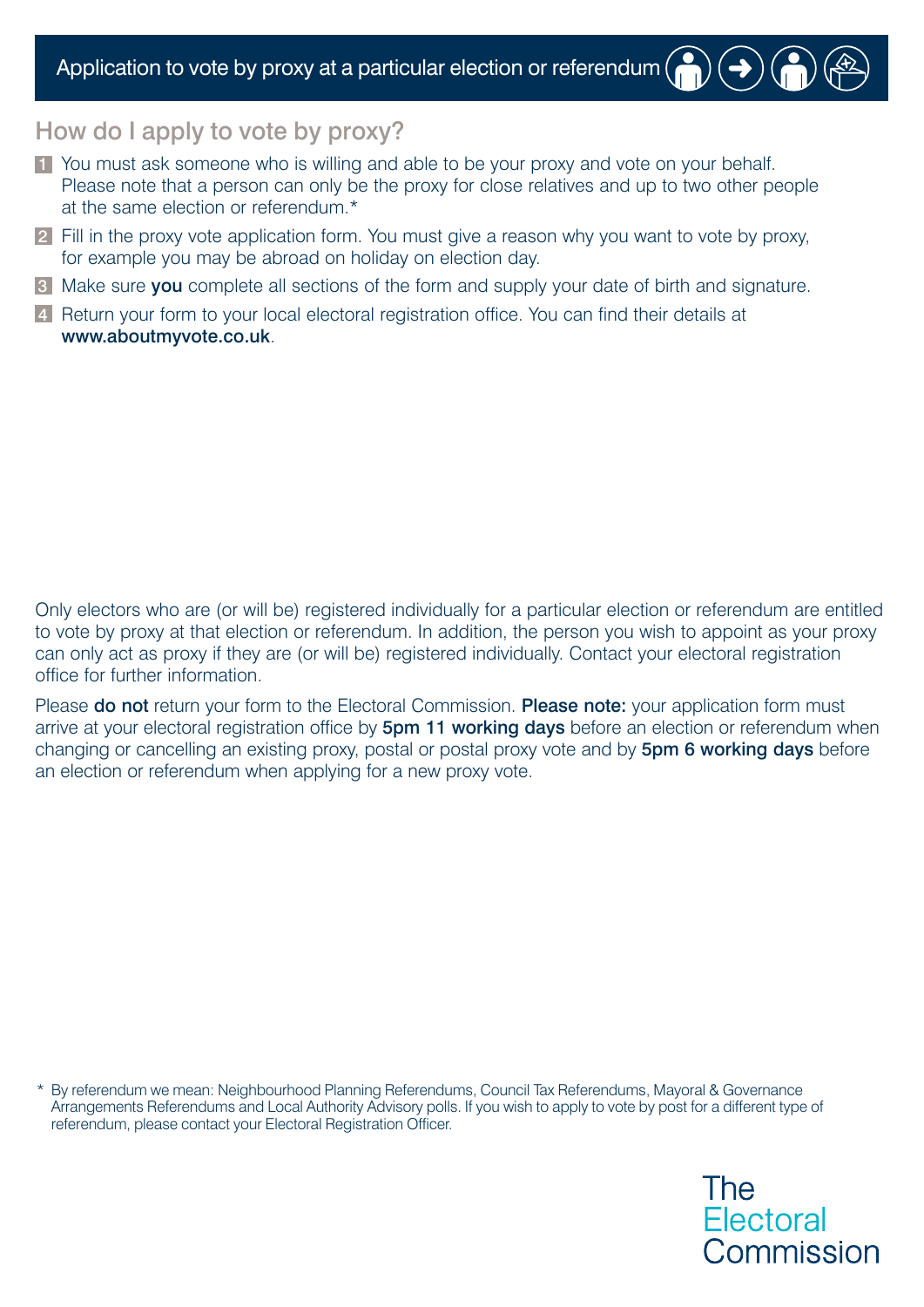# Voting by proxy

 else voting on your behalf). You can use this form to apply to vote by proxy for one particular election If you cannot vote at an election or referendum in person, you can apply to vote by proxy (someone only.

## What happens after I've returned this form?

- Your proxy must go to **your** local polling station to vote. If your proxy cannot get to the polling station, they can apply to vote for you by post. They can apply to do this by 5pm 11 working days before election day. They should contact the electoral registration office for more details.
- Your proxy will be sent a proxy poll card, telling them where and when to vote on your behalf.
- You should let your proxy know how you want them to vote on your behalf, for example, which candidate, party, or outcome.
- $\blacksquare$  If it turns out that you are able to go to the polling station on election day, you can vote in person as long as your proxy has not already done so or has not applied to vote for you by post.
- You will need to give your date of birth and signature on this application form. This information is needed to prevent fraud. If you are unable to sign this form, please contact your Electoral Registration Officer.

## Voting as proxy

A person can only be a proxy for close relatives and up to two other people at an election or referendum.

Close relatives are the spouse, civil partner, parent, grandparent, brother, sister, child or grandchild of the applicant.

The person you wish to appoint as your proxy can only act as proxy if they are 18 or over and they are (or will be) registered individually for that election or referendum.

# More information

If you have any questions about voting by proxy, go to www.aboutmyvote.co.uk or contact your electoral registration office.

In England and Wales, the electoral registration office is based at your local council. In Scotland, it may be a separate office.

For contact details, go to www.aboutmyvote.co.uk

This form does not apply in Northern Ireland. Visit www.eoni.org.uk for more information.

Electoral Registration Officers will only use the information you provide for electoral purposes. They will look after personal information securely and will follow the Data Protection Act 1998. Electoral Registration Officers will not give personal information about you to anyone else or another organisation unless they have to by law.